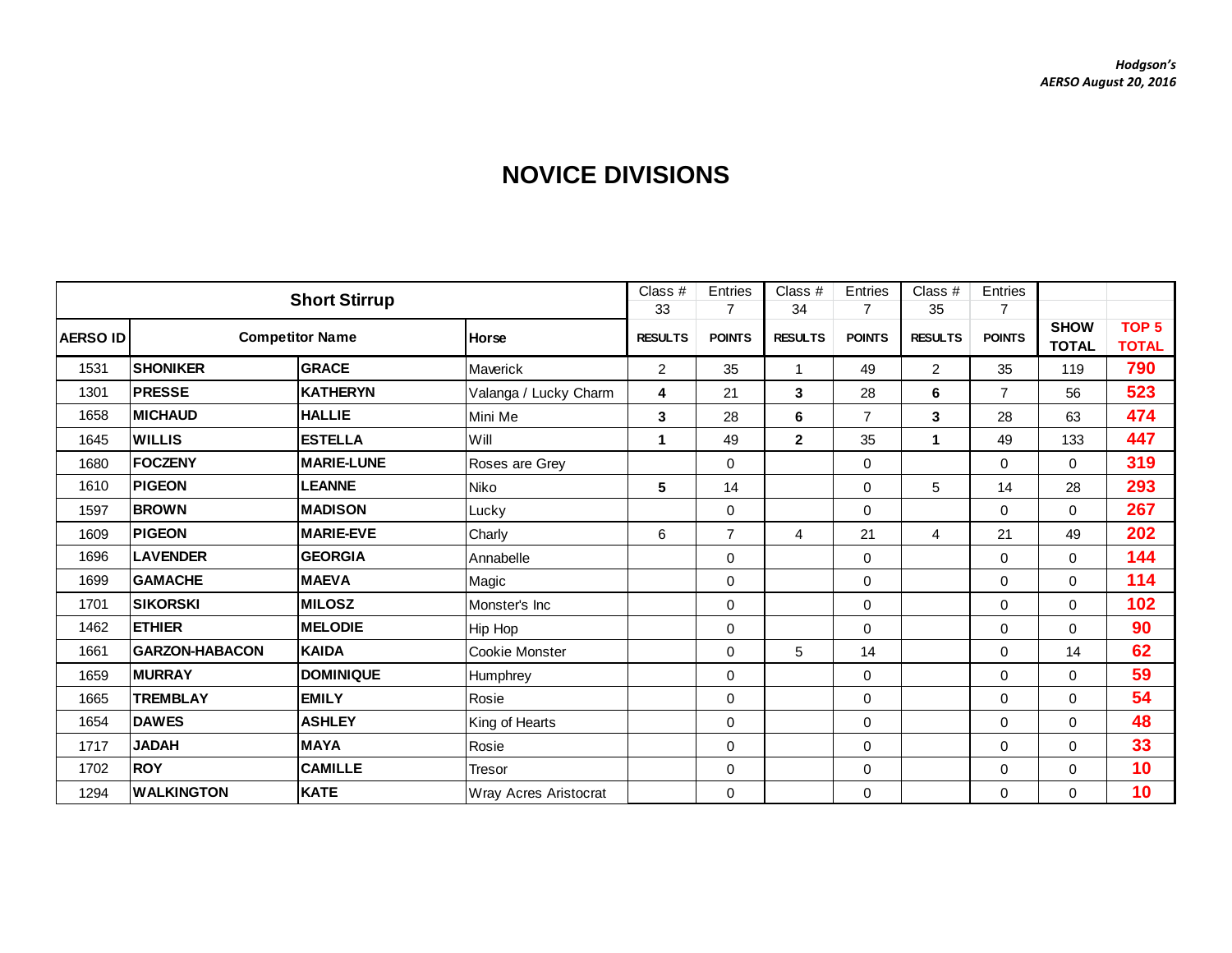|                 |                         | Novice Jr/Am 2'3"                      |                        | Class #                 | Entries       | Class $#$      | Entries       | Class #              | Entries       |                             |                                  |
|-----------------|-------------------------|----------------------------------------|------------------------|-------------------------|---------------|----------------|---------------|----------------------|---------------|-----------------------------|----------------------------------|
|                 |                         |                                        |                        | 36                      | 8             | 37             | 8             | 38                   | 8             |                             |                                  |
| <b>AERSO ID</b> |                         | <b>Competitor Name</b><br><b>Horse</b> |                        | <b>RESULTS</b>          | <b>POINTS</b> | <b>RESULTS</b> | <b>POINTS</b> | <b>RESULTS</b>       | <b>POINTS</b> | <b>SHOW</b><br><b>TOTAL</b> | TOP <sub>5</sub><br><b>TOTAL</b> |
| 1672            | <b>ROMANETS</b>         | <b>ALISSA</b>                          | Arthur                 | $\mathbf{2}$            | 40            | 1              | 56            |                      | $\Omega$      | 96                          | 566                              |
| 1663            | <b>LEHOUILLER</b>       | <b>SOPHIE</b>                          | Alabama                | $\overline{\mathbf{5}}$ | 16            | $\mathbf{2}$   | 40            | 6                    | 8             | 64                          | 458                              |
| 1682            | <b>MORTON</b>           | <b>ABIGAIL</b>                         | DareDevil              |                         | $\mathbf 0$   |                | $\mathbf 0$   |                      | 0             | $\mathbf 0$                 | 420                              |
| 1671            | <b>GALLANT</b>          | <b>GABRIELLE</b>                       | Petrus                 |                         | $\mathbf 0$   |                | $\mathbf 0$   |                      | 0             | $\Omega$                    | 405                              |
| 1678            | <b>CROZIER</b>          | <b>VICTORIA</b><br><b>Bentley</b>      |                        |                         | $\mathbf 0$   | 4              | 24            | $\mathbf{2}$         | 40            | 64                          | 269                              |
| 1673            | <b>KLAUSSE</b>          | <b>CAROLYN</b><br>Betsye               |                        |                         | 0             |                | $\mathbf 0$   |                      | $\Omega$      | $\mathbf 0$                 | 225                              |
| 1583            | <b>GONZALES</b>         | <b>EMMA</b>                            | Charly                 |                         | $\Omega$      |                | $\pmb{0}$     |                      | $\Omega$      | $\Omega$                    | 204                              |
| 1664            | <b>DAOUST</b>           | <b>ANNE-SOPHIE</b>                     | Maverick               | 4                       | 24            |                | 0             | 4                    | 24            | 48                          | 166                              |
| 1640            | <b>BIRD</b>             | <b>TAYLOR</b>                          | Magic                  |                         | $\Omega$      |                | $\mathbf 0$   |                      | $\Omega$      | $\Omega$                    | 160                              |
| 1698            | <b>DEMERS</b>           | <b>CHLOE-JADE</b>                      | Beauty                 |                         | $\mathbf 0$   |                | $\mathbf 0$   |                      | 0             | $\mathbf 0$                 | 154                              |
| 1686            | <b>VARDALAS</b>         | <b>ALEXA</b>                           | California Girl        |                         | $\Omega$      |                | $\mathbf 0$   |                      | 0             | $\Omega$                    | 140                              |
| 1716            | <b>CHAPDELAINE</b>      | <b>JASMINE</b>                         | Sugar N' Spice         | 3                       | 32            | 6              | 8             |                      | 0             | 40                          | 120                              |
| 1711            | <b>AYLIFFE</b>          | <b>ANNE-LAURENCE</b>                   | Integrity Pabi         |                         | $\mathbf 0$   |                | $\pmb{0}$     |                      | 0             | $\Omega$                    | 102                              |
| 1706            | <b>WOOD</b>             | <b>FAITH</b>                           | Bear                   |                         | $\Omega$      |                | $\mathbf 0$   |                      | 0             | $\Omega$                    | 75                               |
| 1681            | <b>COULOMBE FERRARI</b> | <b>JASMINE</b>                         | <b>Painted Arrow</b>   |                         | $\Omega$      |                | $\mathbf 0$   |                      | $\Omega$      | $\Omega$                    | 73                               |
| 1713            | <b>RUSSEL</b>           | <b>FAITH</b>                           | Roses are Grev         |                         | 0             |                | $\mathbf 0$   |                      | $\Omega$      | $\Omega$                    | 60                               |
| 1720            | <b>COUTURIER</b>        | <b>SARAH</b>                           | Integrite Rainbow      |                         | $\mathbf 0$   |                | $\mathbf 0$   | $\blacktriangleleft$ | 56            | 56                          | 56                               |
| 1608            | <b>BERGERON</b>         | <b>JEANNE</b>                          | Tango Nuevo            |                         | $\mathbf 0$   |                | $\pmb{0}$     |                      | 0             | $\Omega$                    | 20                               |
| 1693            | <b>MCDONALD</b>         | <b>KATELYN</b>                         | <b>Midevial Prince</b> |                         | $\mathbf 0$   |                | $\pmb{0}$     |                      | 0             | $\Omega$                    | 11                               |
| 1158            | <b>KONOPKA</b>          | <b>KATHERINE</b>                       | Thumbs Up              |                         | $\mathbf 0$   |                | 0             |                      | 0             | 0                           | 8                                |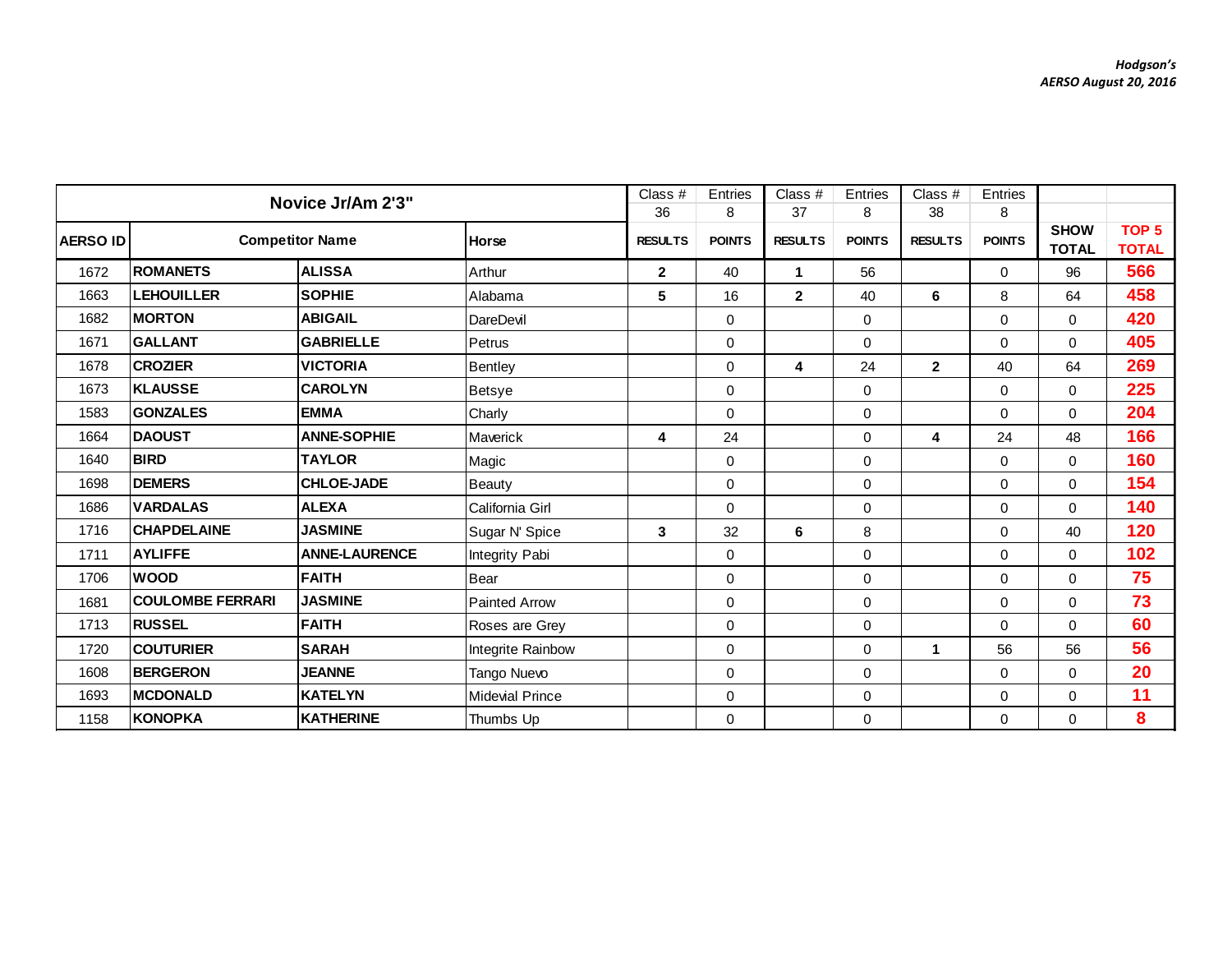|                 | Modified Jr/Am 2'6"          |                  |                      |                | Entries       | Class #        | Entries       | Class $#$      | Entries       |                             |                                  |
|-----------------|------------------------------|------------------|----------------------|----------------|---------------|----------------|---------------|----------------|---------------|-----------------------------|----------------------------------|
|                 |                              |                  |                      | 15             | 4             | 16             | 4             | 17             | 4             |                             |                                  |
| <b>AERSO ID</b> | <b>Competitor Name</b>       |                  | <b>Horse</b>         | <b>RESULTS</b> | <b>POINTS</b> | <b>RESULTS</b> | <b>POINTS</b> | <b>RESULTS</b> | <b>POINTS</b> | <b>SHOW</b><br><b>TOTAL</b> | TOP <sub>5</sub><br><b>TOTAL</b> |
| 1411            | <b>MAILHOT</b>               | <b>TIFFANY</b>   | Captain Jack         |                | 0             |                | 0             |                | $\mathbf 0$   | 0                           | 443                              |
| 1406            | <b>BRAUSWETTER-DAY</b>       | <b>ALEXIA</b>    | Henry                | $\mathbf{1}$   | 28            | 1              | 28            | $\mathbf{3}$   | 16            | 72                          | 381                              |
| 1554            | <b>CRITICOS</b>              | <b>ANASTACIA</b> | Night                | 4              | 12            | 4              | 12            | 4              | 12            | 36                          | 232                              |
| 1605            | <b>SLESSOR</b>               | <b>KIMBERLEY</b> | Theodore             | $\mathbf{2}$   | 20            | 3              | 16            |                | 28            | 64                          | 218                              |
| 1589            | <b>CHOCHOL</b>               | <b>CAROLINE</b>  | Wystan               | $\mathbf{3}$   | 16            | $\mathbf{2}$   | 20            | $\mathbf{2}$   | 20            | 56                          | 197                              |
| 1149            | <b>PETKOVIC</b>              | <b>IVONA</b>     | California Girl      |                | 0             |                | $\mathbf 0$   |                | 0             | 0                           | 189                              |
| 1583            | <b>GONZALEZ</b>              | <b>EMMA</b>      | Charly               |                | 0             |                | $\mathbf 0$   |                | 0             | 0                           | 149                              |
| 1593            | <b>FAILLE</b>                | <b>ABBY</b>      | <b>Pixie Perfect</b> |                | 0             |                | $\mathbf 0$   |                | 0             | 0                           | 126                              |
| 1697            | <b>MCCAIG</b>                | <b>AINSLEY</b>   | Professor Jones      |                | 0             |                | $\mathbf 0$   |                | 0             | 0                           | 104                              |
| 1241            | <b>BATTETT</b>               | <b>EMILIE</b>    | Tenacity             |                | 0             |                | $\mathbf 0$   |                | 0             | 0                           | 95                               |
| 1415            | <b>TESSIER</b>               | <b>JADE</b>      | <b>Flirt</b>         |                | 0             |                | $\mathbf 0$   |                | $\Omega$      | 0                           | 81                               |
| 1219            | <b>BERGERON</b>              | <b>VALERIE</b>   | Joyce                |                | 0             |                | 0             |                | $\Omega$      | 0                           | 75                               |
| 1434            | <b>WARE</b><br><b>JULIET</b> |                  | Grace                |                | 0             |                | 0             |                | $\Omega$      | 0                           | 72                               |
| 1291            | <b>LORD-MARIANO</b>          | <b>STELLA</b>    | Pearl                |                | 0             |                | 0             |                | $\Omega$      | 0                           | 32                               |
| 1713            | <b>RUSSEL</b>                | <b>FAITH</b>     | Roses are Grey       |                | 0             |                | 0             |                | $\Omega$      | 0                           | $\overline{7}$                   |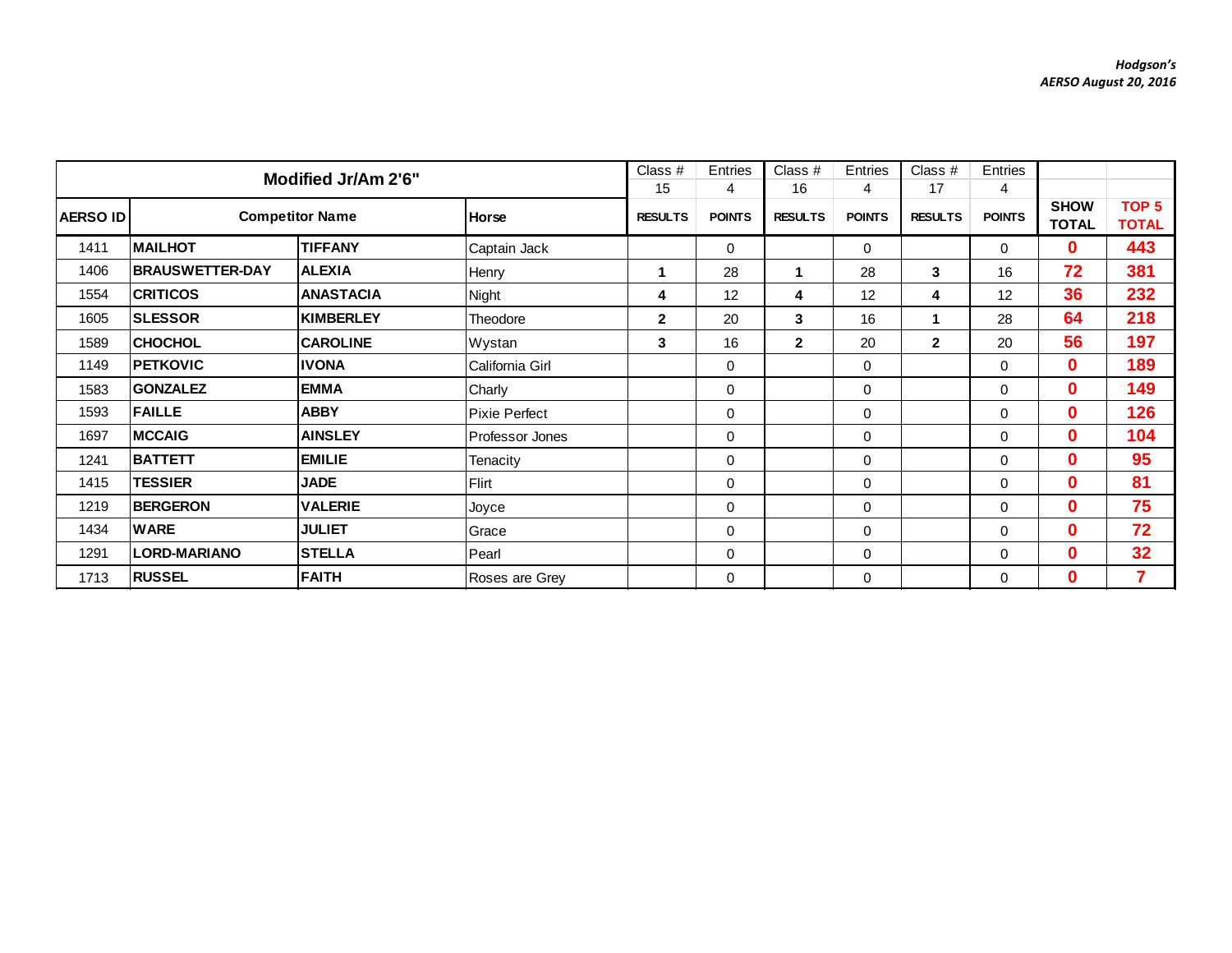## Class  $\#\$  Entries Class  $\#\$  Entries 40 4 41 4  $\blacksquare$ **AERSO ID Horse POINTS POINTS POINTS POINTS POINTS SHOW TOTAL TOP 5 TOTAL** 1631 **LATREILLE ANABELLE** Need for Speed **1** 28 **1** 56 84 **377** 1620 **KHARLANOV ELLEN** Integrity Kallam 0 0 0 **339** 1604 **SHEDRICK SYLVANNA** Super Man Sonny **3** 16 0 16 **225** 1611 **ARGENTIN ALEXA** Al Capone **2** 20 **2** 40 60 **185** 1697 **MCQUAIG AINSLEY** Professor Jones **4** 12 **3** 32 44 **176** 1695 **AUCLAIR THAYLANNE** Ebony 0 0 0 **68** 1306 **NICKSON ASHLEY** Coco 0 0 0 **67** 965 **ARSENAULT SANDRINE** Voltury 0 0 0 **64** 1604 **SHEDRICK SYLVANNA** Ambercrombie 0 0 0 **49** 1639 **KIRTON EMMA** Irish Park's Burberry 0 0 0 **49** 1616 **TETRAULT JENNA** Cleopatra 0 0 0 **28 Pony Jumper**

## **JUMPER DIVISIONS**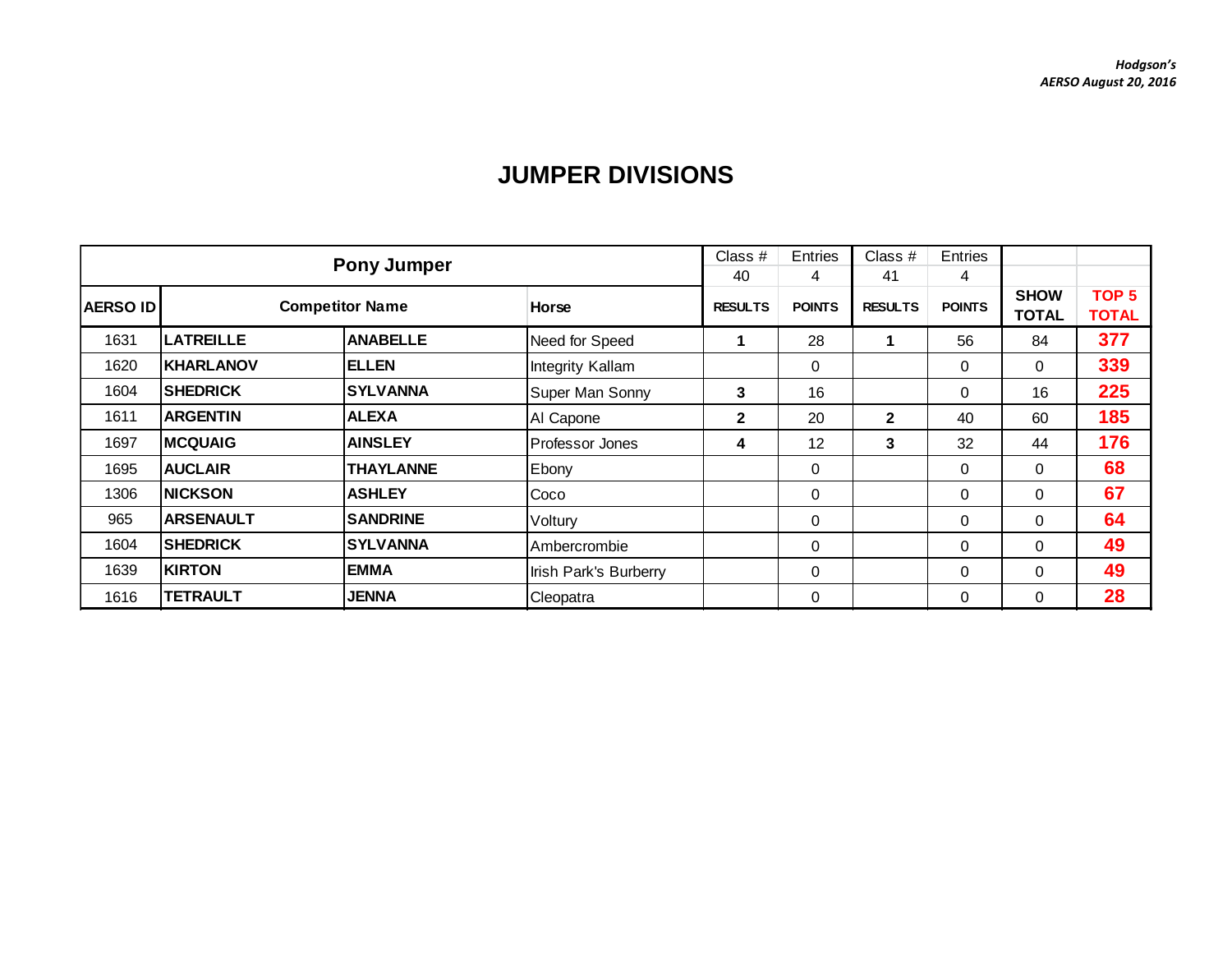| <b>Modified Jumper Eq. 85m</b> |                        |                  |                   | Class $#$               | Entries       | Class #        | Entries       |                             |                                  |
|--------------------------------|------------------------|------------------|-------------------|-------------------------|---------------|----------------|---------------|-----------------------------|----------------------------------|
|                                |                        |                  |                   | 43                      | 6             | 44             | 5             |                             |                                  |
| <b>AERSO ID</b>                | <b>Competitor Name</b> |                  | Horse             | <b>RESULTS</b>          | <b>POINTS</b> | <b>RESULTS</b> | <b>POINTS</b> | <b>SHOW</b><br><b>TOTAL</b> | TOP <sub>5</sub><br><b>TOTAL</b> |
| 1251                           | <b>RACETTE</b>         | <b>ALEXANDRA</b> | Simply Remarkable | 4                       | 18            | 5              | 10            | 28                          | 186                              |
| 1480                           | <b>SEGUIN</b>          | <b>SIMON</b>     | <b>Rich Girl</b>  | 5                       | 12            | 3              | 20            | 32                          | 152                              |
| 1676                           | <b>HALL</b>            | JAMES            | Lucy in the Sky   | 3                       | 24            | $\mathbf 2$    | 25            | 49                          | 115                              |
| 1272                           | <b>DAWSON</b>          | <b>JILLIAN</b>   | Oliver            |                         | 0             |                | $\Omega$      | $\Omega$                    | 77                               |
| 1425                           | <b>JOHNSON</b>         | <b>CHLOE</b>     | Pink Lily         | $\overline{\mathbf{2}}$ | 30            | 1              | 35            | 65                          | 65                               |
| 1718                           | <b>SEBAG</b>           | <b>VICTORIA</b>  | Fair Warning      | 1                       | 42            | 4              | 15            | 57                          | 57                               |
| 1434                           | <b>WARE</b>            | <b>JULIET</b>    | Grace             |                         | 0             |                | 0             | $\Omega$                    | 54                               |
| 1433                           | <b>WARE</b>            | <b>DOMINIC</b>   | Clara Ruby        |                         | 0             |                | 0             | $\Omega$                    | 42                               |
| 1611                           | <b>ARGENTIN</b>        | <b>ALEXA</b>     | Al Capone         | 6                       | 6             |                | 0             | 6                           | 38                               |
| 1501                           | <b>BRUNET</b>          | <b>KELSEY</b>    | Bear's Message    |                         | 0             |                | 0             | $\Omega$                    | 36                               |
| 1705                           | <b>BRUNETTE</b>        | <b>VANESSA</b>   | Dolce Vita        |                         | 0             |                | 0             | $\Omega$                    | 36                               |
| 1285                           | <b>QUESNEL</b>         | <b>SEAN</b>      | Gallagher         |                         | 0             |                | 0             | $\Omega$                    | 30                               |
| 1492                           | <b>BANFILL</b>         | <b>EBY</b>       | Alice             |                         | 0             |                | 0             | $\Omega$                    | 28                               |
| 1230                           | <b>LAMOUREUX</b>       | <b>CHLOE</b>     | Onyx              |                         | $\Omega$      |                | 0             | $\Omega$                    | 24                               |
| 1241                           | <b>WILLATE-BATTET</b>  | <b>EMILIE</b>    | Tenacity          |                         | 0             |                | 0             | 0                           | 6                                |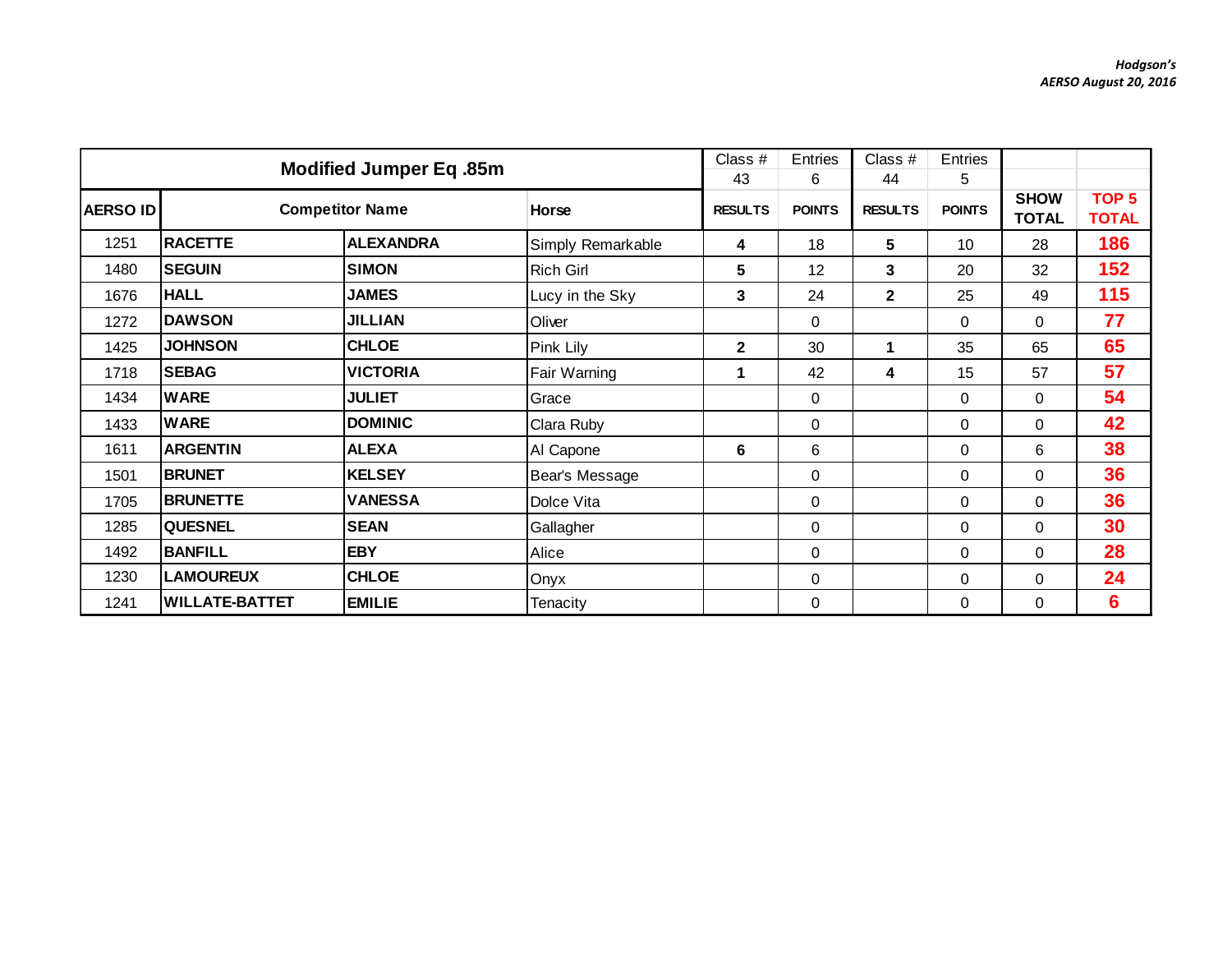|                 | Jumper Eq.90m                          | Class#<br>45      | <b>Entries</b><br>12  |               |                             |                                  |     |
|-----------------|----------------------------------------|-------------------|-----------------------|---------------|-----------------------------|----------------------------------|-----|
| <b>AERSO ID</b> | <b>Competitor Name</b><br><b>Horse</b> |                   | <b>RESULTS</b>        | <b>POINTS</b> | <b>SHOW</b><br><b>TOTAL</b> | TOP <sub>5</sub><br><b>TOTAL</b> |     |
| 1324            | <b>LANGLOIS</b>                        | <b>PASCALE</b>    | Golden Opportunity    |               | $\Omega$                    | 0                                | 276 |
| 1485            | <b>LEGER</b>                           | <b>MARIE-EVE</b>  | Lady Capulet          | 4             | 36                          | 36                               | 231 |
| 1023            | <b>WHELAN</b>                          | <b>JILLIAN</b>    | Chesterfield          | $\mathbf 2$   | 60                          | 60                               | 182 |
| 1384            | <b>PATEL</b>                           | <b>SHYANNE</b>    | Double Take           | 5             | 24                          | 24                               | 165 |
| 963             | <b>DIGNARD</b>                         | <b>FREDERIQUE</b> | <b>Big Bernstein</b>  | 1             | 84                          | 84                               | 156 |
| 1394            | <b>GRAY</b>                            | <b>ALEXANDRE</b>  | No Mercy              |               | $\Omega$                    | $\Omega$                         | 133 |
| 1066            | <b>GEUWWALD</b>                        | <b>ELIZABETH</b>  | Lantino               |               | $\Omega$                    | 0                                | 119 |
| 1203            | <b>RAYMOND</b>                         | <b>TANYA</b>      | Fancy Face            | 3             | 48                          | 48                               | 116 |
| 1218            | <b>FRANCE</b>                          | <b>ARIANE</b>     | Calendar Girl         |               | $\Omega$                    | 0                                | 104 |
| 943             | <b>DAOUST-CREVIER</b>                  | <b>EMILIE</b>     | <b>French Riviera</b> |               | 0                           | 0                                | 56  |
| 1044            | <b>BELANGER</b>                        | <b>MAXIM</b>      | Viloma                |               | 0                           | 0                                | 36  |
| 1489            | <b>ST-ONGES</b>                        | <b>MELISSA</b>    | Galile                |               | $\Omega$                    | 0                                | 30  |
| 1684            | <b>BARSOUM</b>                         | <b>MIKHAEL</b>    | <b>Oliver Altier</b>  |               | 0                           | 0                                | 29  |
| 1524            | <b>HANEY</b>                           | <b>JULIA</b>      | Gwen                  |               | 0                           | 0                                | 27  |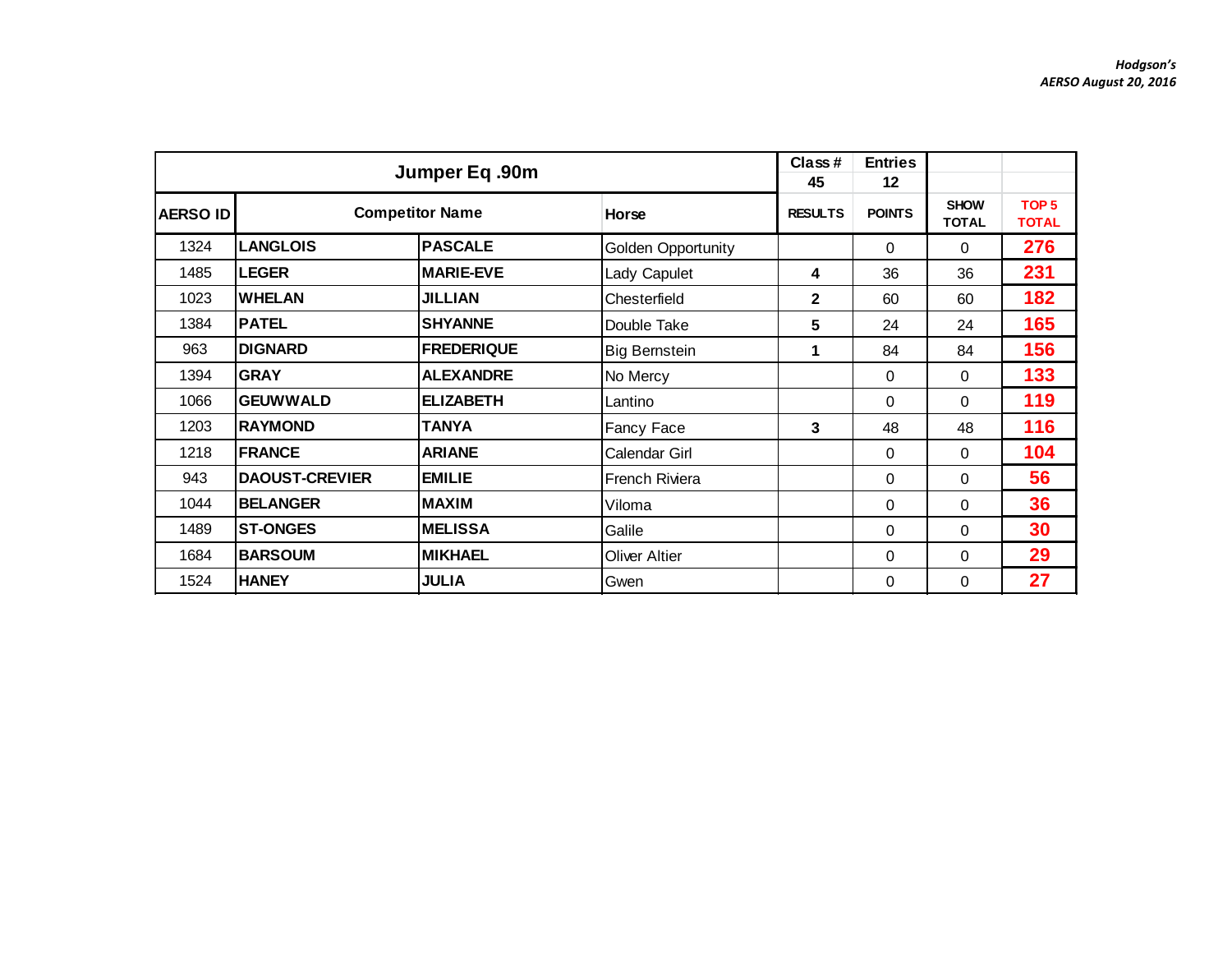|                 | Jumper .90m             |                        | Class #<br>46         | Entries<br>8   | Class #<br>47 | Entries<br>8          |                |                             |                                  |
|-----------------|-------------------------|------------------------|-----------------------|----------------|---------------|-----------------------|----------------|-----------------------------|----------------------------------|
| <b>AERSO ID</b> |                         | <b>Competitor Name</b> | <b>Horse</b>          | <b>RESULTS</b> | <b>POINTS</b> | <b>RESULTS POINTS</b> |                | <b>SHOW</b><br><b>TOTAL</b> | TOP <sub>5</sub><br><b>TOTAL</b> |
| 1485            | <b>LEGER</b>            | <b>MARIE-EVE</b>       | Lady Capulet          | $\mathbf{1}$   | 56            | $\mathbf{1}$          | 56             | 112                         | 476                              |
| 1394            | <b>GRAY</b>             | <b>ALEXANDRE</b>       | No Mercy              |                | $\Omega$      |                       | $\Omega$       | $\Omega$                    | 410                              |
| 1255            | <b>LEGRAND</b>          | <b>MANON</b>           | Lady                  | 6              | 8             | $\mathbf{3}$          | 32             | 40                          | 352                              |
| 1684            | <b>BARSOUM</b>          | <b>MIKHAEL</b>         | <b>Oliver Altier</b>  |                | $\mathbf 0$   |                       | $\Omega$       | $\overline{0}$              | 271                              |
| 1023            | <b>WHELAN</b>           | <b>JILLIAN</b>         | Chesterfield          | $\mathbf 2$    | 40            | 4                     | 24             | 64                          | 232                              |
| 1324            | <b>LANGLOIS</b>         | <b>PASCALE</b>         | Golden Opportunity    | 3              | 32            | 5                     | 16             | 48                          | 185                              |
| 1271            | <b>LAFLAMME</b>         | <b>NOÉMIE</b>          | Nolan                 |                | $\mathbf 0$   |                       | 0              | 0                           | 170                              |
| 943             | <b>DAOUST CREVIER</b>   | <b>EMILIE</b>          | <b>French Riviera</b> | 4              | 24            |                       | $\Omega$       | 24                          | 138                              |
| 1218            | <b>FRANCE</b>           | <b>ARIANE</b>          | Calendar Girl         |                | $\Omega$      | 6                     | 8              | 8                           | 120                              |
| 1668            | <b>GALLANT</b>          | <b>LAURENCE</b>        | Anime                 |                | $\mathbf 0$   |                       | $\Omega$       | $\overline{0}$              | 113                              |
| 1044            | <b>BELANGER</b>         | <b>MAXIM</b>           | Viloma                |                | $\mathbf 0$   |                       | $\Omega$       | $\overline{0}$              | 101                              |
| 1436            | <b>HARDER</b>           | <b>ELIZABETH</b>       | Diamond Lily          |                | $\mathbf 0$   |                       | $\Omega$       | 0                           | 91                               |
| 822             | <b>MONTREUIL</b>        | <b>JESSICA</b>         | Theobroma             |                | $\mathbf 0$   |                       | $\Omega$       | $\overline{0}$              | 65                               |
| 1425            | <b>JOHNSON</b>          | <b>CHLOE</b>           | Pink Lily             |                | $\mathbf 0$   |                       | $\Omega$       | $\Omega$                    | 56                               |
| 1489            | <b>ST-ONGES</b>         | <b>MELISSA</b>         | Galile                |                | $\Omega$      | $\mathbf{2}$          | 40             | 40                          | 40                               |
| 1524            | <b>HANEY</b>            | <b>JULIA</b>           | Gwen                  | 5              | 16            |                       | $\Omega$       | 16                          | 30                               |
| 1250            | <b>BEAUDRY-NARBONNE</b> | <b>CLARA</b>           | Traviata              |                | $\mathbf 0$   |                       | 0              | $\overline{0}$              | 28                               |
| 985             | <b>FAJZEL</b>           | <b>HANNAH</b>          | Davidoff              |                | $\mathbf 0$   |                       | $\Omega$       | $\Omega$                    | 18                               |
| 1203            | <b>RAYMOND</b>          | <b>TANYA</b>           | Fancy Face            |                | $\mathbf 0$   |                       | 0              | $\mathbf 0$                 | 13                               |
| 1611            | <b>ARGENTIN</b>         | <b>ALEXA</b>           | Al Capone             |                | $\mathbf 0$   |                       | $\overline{0}$ | $\overline{0}$              | $\boldsymbol{9}$                 |
| 1621            | <b>ARNOLD</b>           | <b>KAYLA</b>           | Lunnson Poco Pine     |                | $\mathbf 0$   |                       | 0              | 0                           | 8                                |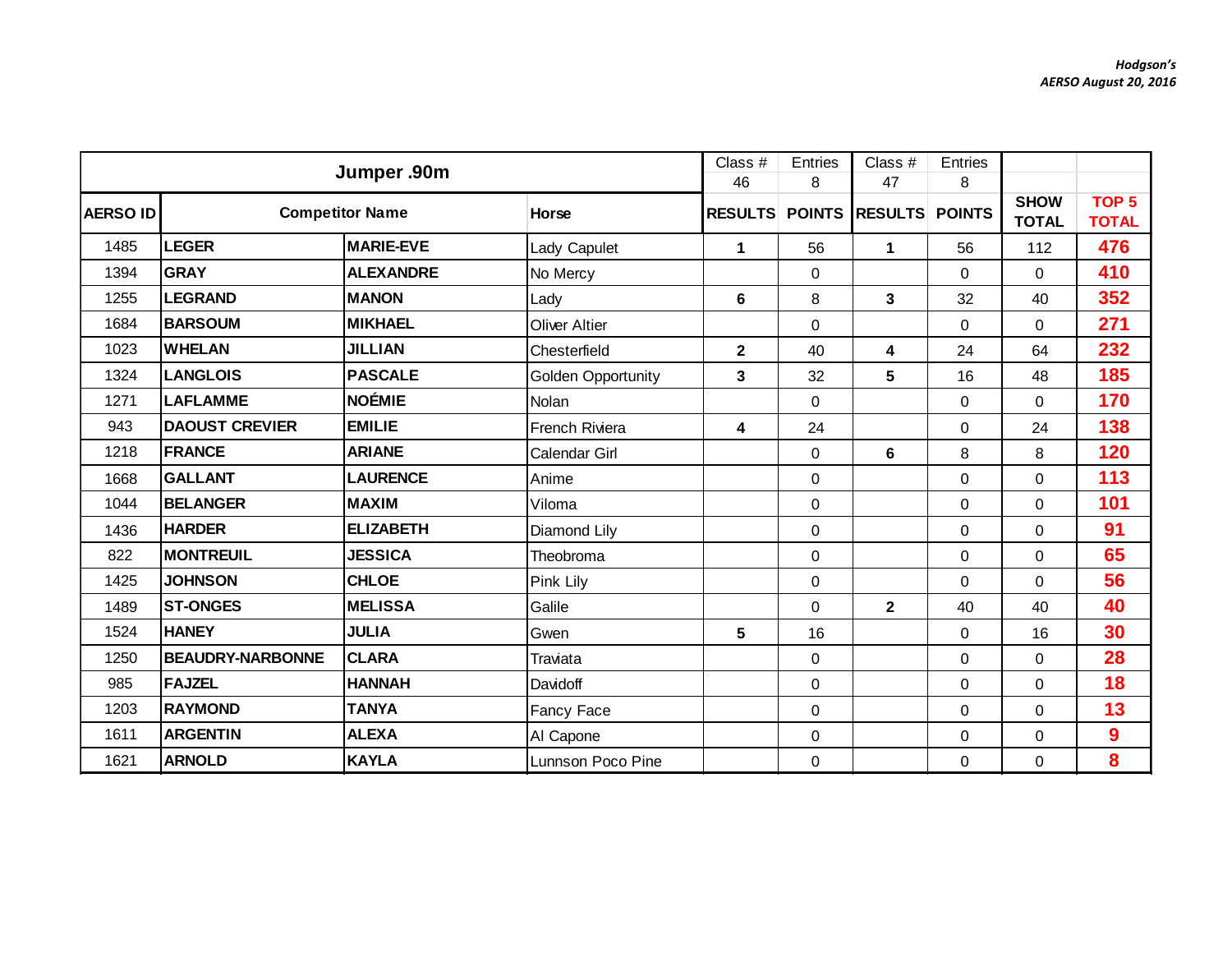|                 | Jumper 1.0m            |                  |                   |               | Entries<br>4  | Class #<br>49 | Entries<br>$\mathbf{2}$ |               |                       |
|-----------------|------------------------|------------------|-------------------|---------------|---------------|---------------|-------------------------|---------------|-----------------------|
| <b>AERSO ID</b> | <b>Competitor Name</b> |                  | Horse             | <b>Result</b> | <b>Points</b> | <b>Result</b> | <b>Points</b>           | Show<br>Total | Top 5<br><b>Total</b> |
| 1218            | <b>FRANCE</b>          | <b>ARIANE</b>    | Calendar Girl     | 4             | 12            |               | 14                      | 26            | 110                   |
| 1489            | <b>ST-ONGES</b>        | <b>MELISSA</b>   | Galile            | 3             | 16            |               | $\mathbf 0$             | 16            | 92                    |
| 985             | <b>FAJZEL</b>          | <b>HANNAH</b>    | Davidoff          |               | $\mathbf 0$   |               | 0                       | $\Omega$      | 80                    |
| 1425            | <b>JOHNSON</b>         | <b>CHLOE</b>     | Pink Lily         |               | $\mathbf 0$   |               | 0                       | 0             | 36                    |
| 1044            | <b>BELANGER</b>        | <b>MAXIM</b>     | Viloma            |               | $\mathbf 0$   |               | 0                       | 0             | 28                    |
| 1203            | <b>RAYMOND</b>         | <b>TANYA</b>     | <b>Fancy Face</b> | 1             | 28            |               | $\mathbf 0$             | 28            | 28                    |
| 1485            | <b>LEGER</b>           | <b>MARIE-EVE</b> | Lady Capulet      | $\mathbf{2}$  | 20            |               | $\mathbf 0$             | 20            | 20                    |
| 1384            | <b>PATEL</b>           | <b>SHYANNE</b>   | Double Take       |               | 0             |               | $\mathbf 0$             | $\mathbf 0$   | 16                    |
| 1489            | <b>ST-ONGES</b>        | <b>MELISSA</b>   | Lucy in the Sky   |               | $\Omega$      |               | 0                       | 0             |                       |